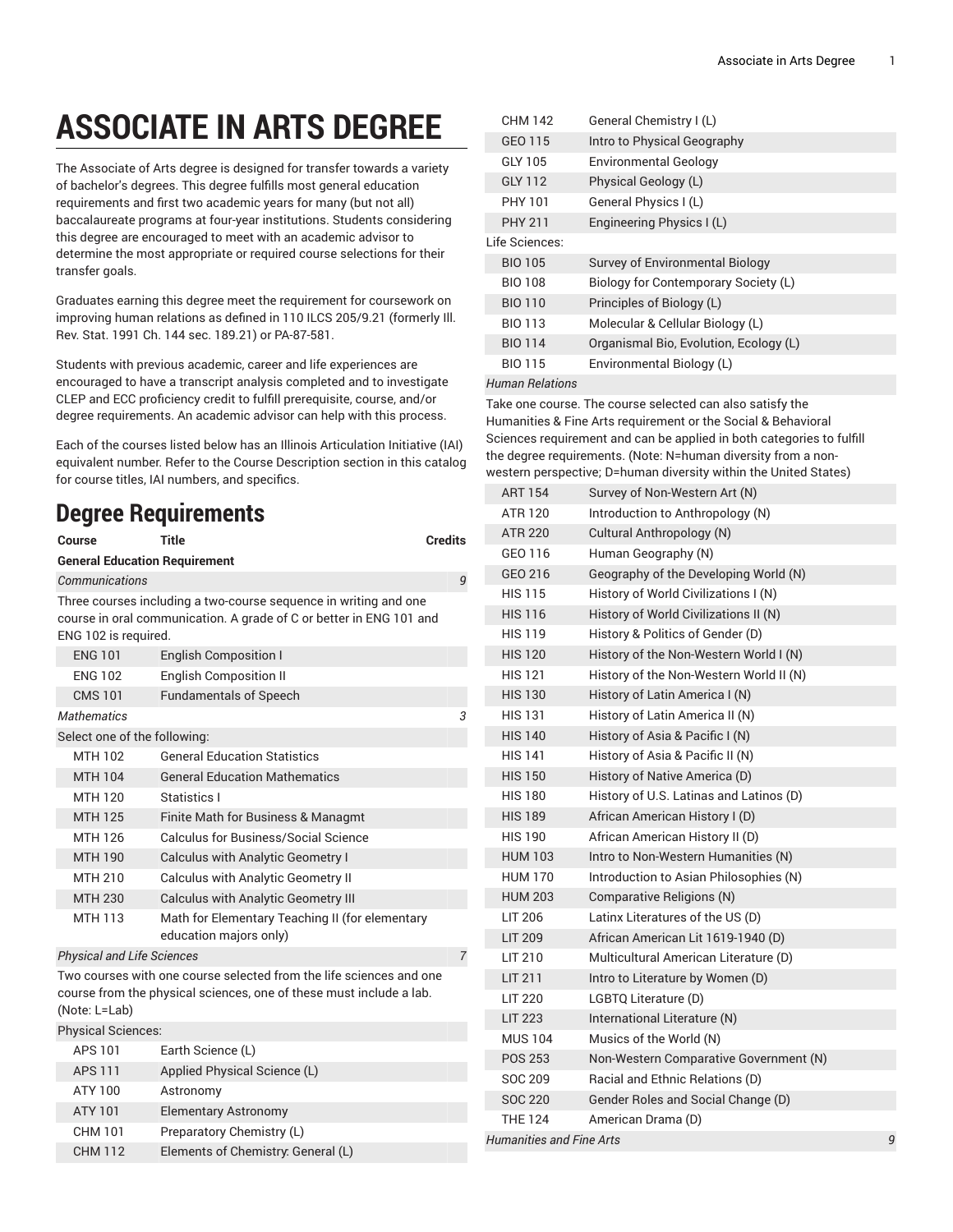Three courses with at least one course from humanities and at least one course from fine arts. (Note: N=human diversity from a nonwestern perspective; D=human diversity within the United States) Humanities:

| <b>FRN 202</b> | Intermediate French II                 |
|----------------|----------------------------------------|
| <b>GRM 202</b> | Intermediate German II                 |
| <b>SPN 202</b> | Intermediate Spanish II                |
| <b>SPN 251</b> | Spanish for Spanish Speakers I         |
| <b>SPN 271</b> | Latin American Civilization            |
| <b>HIS 118</b> | <b>Foundations of Civilization</b>     |
| <b>HIS 160</b> | American Civilization                  |
| <b>HUM 110</b> | Introduction to Philosophy             |
| <b>HUM 112</b> | Western Philosophy I                   |
| <b>HUM 113</b> | Western Philosophy II                  |
| <b>HUM 115</b> | <b>Critical Reasoning</b>              |
| <b>HUM 116</b> | Logic                                  |
| <b>HUM 170</b> | Introduction to Asian Philosophies (N) |
| <b>HUM 202</b> | Philosophy of Religion                 |
| <b>HUM 203</b> | Comparative Religions (N)              |
| <b>HUM 204</b> | Introduction to Religious Studies      |
| <b>HUM 205</b> | Introduction to Mythology              |
| <b>HUM 216</b> | Ethics                                 |
| LIT 201        | Introduction to Literature: Fiction    |
| <b>LIT 202</b> | Introduction to Literature: Drama      |
| <b>LIT 203</b> | Introduction to Literature: Poetry     |
| <b>LIT 205</b> | Introduction to Shakespeare            |
| LIT 206        | Latinx Literatures of the US (D)       |
| <b>LIT 209</b> | African American Lit 1619-1940 (D)     |
| LIT 210        | Multicultural American Literature (D)  |
| LIT 211        | Intro to Literature by Women (D)       |
| <b>LIT 220</b> | LGBTQ Literature (D)                   |
| <b>LIT 223</b> | International Literature (N)           |
| <b>LIT 225</b> | Children's Literature                  |
| <b>LIT 230</b> | Masterpieces of World Lit              |
| <b>LIT 235</b> | <b>Bible as Literature</b>             |
| <b>LIT 241</b> | <b>Great Books Seminar I</b>           |
| <b>LIT 242</b> | <b>Great Books Seminar II</b>          |
| <b>LIT 243</b> | <b>Great Books Seminar III</b>         |
| <b>LIT 244</b> | <b>Great Books Seminar IV</b>          |
| <b>LIT 245</b> | <b>Great Books Seminar V</b>           |
| Fine Arts:     |                                        |
| <b>ART 115</b> | <b>Art Appreciation</b>                |
| ART 130        | Art of Film                            |
| ART 151        | History of Art I                       |
| <b>ART 152</b> | History of Art II                      |
| <b>ART 154</b> | Survey of Non-Western Art (N)          |
| ART 155        | History of Photography                 |
| <b>ART 231</b> | The Story of Film to WWII              |
| <b>ART 232</b> | The Story of Film After WWII           |
| <b>MUS 104</b> | Musics of the World (N)                |
| <b>MUS 105</b> | <b>Music Appreciation</b>              |
| <b>MUS 106</b> | Music Literature From 1400 to 1750     |

| <b>MUS 107</b>              | Music Liter. From 1750 to Present                                                                                                                                                                                |
|-----------------------------|------------------------------------------------------------------------------------------------------------------------------------------------------------------------------------------------------------------|
| <b>MUS 145</b>              | <b>Hip Hop Music Appreciation</b>                                                                                                                                                                                |
| <b>MUS 146</b>              | Rock and Roll Music Appreciation                                                                                                                                                                                 |
| <b>CMS 106</b>              | Introduction to Film Appreciation                                                                                                                                                                                |
| THF 100                     | <b>Theatre Appreciation</b>                                                                                                                                                                                      |
| <b>THF 122</b>              | Intro-Theatre History & Literature                                                                                                                                                                               |
| <b>THE 124</b>              | American Drama                                                                                                                                                                                                   |
|                             | Interdisciplinary Humanities and Fine Arts (May count as either<br>Humanities or Fine Arts):                                                                                                                     |
| <b>HUM 101</b>              | Introduction to Western Humanities I                                                                                                                                                                             |
| <b>HUM 102</b>              | Introduction to Western Humanities II                                                                                                                                                                            |
| <b>HUM 103</b>              | Intro to Non-Western Humanities (N)                                                                                                                                                                              |
| <b>LIT 229</b>              | Novel and Film                                                                                                                                                                                                   |
|                             | Social & Behavioral Sciences<br>9                                                                                                                                                                                |
| States)                     | Three courses with at least one course from social sciences and at<br>least one course from behavioral sciences. (Note: N=human diversity<br>from a non-western perspective; D=human diversity within the United |
| Social Sciences:            |                                                                                                                                                                                                                  |
| <b>ECN 101</b>              | <b>Fundamentals of Economics</b>                                                                                                                                                                                 |
| <b>ECN 201</b>              | <b>Principles of Microeconomics</b>                                                                                                                                                                              |
| <b>ECN 202</b>              | <b>Principles of Macroeconomics</b>                                                                                                                                                                              |
| GFO 116                     | Human Geography (N)                                                                                                                                                                                              |
| GEO 216                     | Geography of the Developing World (N)                                                                                                                                                                            |
| <b>HIS 101</b>              | History of Western Civilization I                                                                                                                                                                                |
| <b>HIS 102</b>              | <b>History of Western Civilization II</b>                                                                                                                                                                        |
| <b>HIS 115</b>              | History of World Civilizations I (N)                                                                                                                                                                             |
| <b>HIS 116</b>              | History of World Civilizations II (N)                                                                                                                                                                            |
| <b>HIS 119</b>              | History & Politics of Gender (D)                                                                                                                                                                                 |
| <b>HIS 120</b>              | History of the Non-Western World I (N)                                                                                                                                                                           |
| <b>HIS 121</b>              | History of the Non-Western World II (N)                                                                                                                                                                          |
| <b>HIS 130</b>              | History of Latin America I (N)                                                                                                                                                                                   |
| <b>HIS 131</b>              | History of Latin America II (N)                                                                                                                                                                                  |
| <b>HIS 140</b>              | History of Asia & Pacific I (N)                                                                                                                                                                                  |
| <b>HIS 141</b>              | History of Asia & Pacific II (N)                                                                                                                                                                                 |
| <b>HIS 150</b>              | <b>History of Native America</b>                                                                                                                                                                                 |
| <b>HIS 151</b>              | USHistory to 1870                                                                                                                                                                                                |
| <b>HIS 152</b>              | U S History Since 1865                                                                                                                                                                                           |
| <b>HIS 180</b>              | History of U.S. Latinas and Latinos (D)                                                                                                                                                                          |
| <b>HIS 189</b>              | African American History I (D)                                                                                                                                                                                   |
| <b>HIS 190</b>              | African American History II (D)                                                                                                                                                                                  |
| <b>POS 150</b>              | Amer Government - National                                                                                                                                                                                       |
| POS 151                     | Amer Govt State Local                                                                                                                                                                                            |
| <b>POS 152</b>              | <b>Principles of Political Science</b>                                                                                                                                                                           |
| <b>POS 250</b>              | <b>Comparative Political Systems</b>                                                                                                                                                                             |
| <b>POS 251</b>              | <b>International Relations</b>                                                                                                                                                                                   |
| POS 253                     | Non-Western Comparative Government (N)                                                                                                                                                                           |
| <b>Behavioral Sciences:</b> |                                                                                                                                                                                                                  |
| ATR 120                     | Introduction to Anthropology (N)                                                                                                                                                                                 |
| ATR 210                     | <b>General Prehistoric Archeology</b>                                                                                                                                                                            |
| ATR 220                     | Cultural Anthropology (N)                                                                                                                                                                                        |
| <b>ATR 250</b>              | <b>Human Evolution</b>                                                                                                                                                                                           |
| <b>PSY 100</b>              | Intro to Psychology                                                                                                                                                                                              |